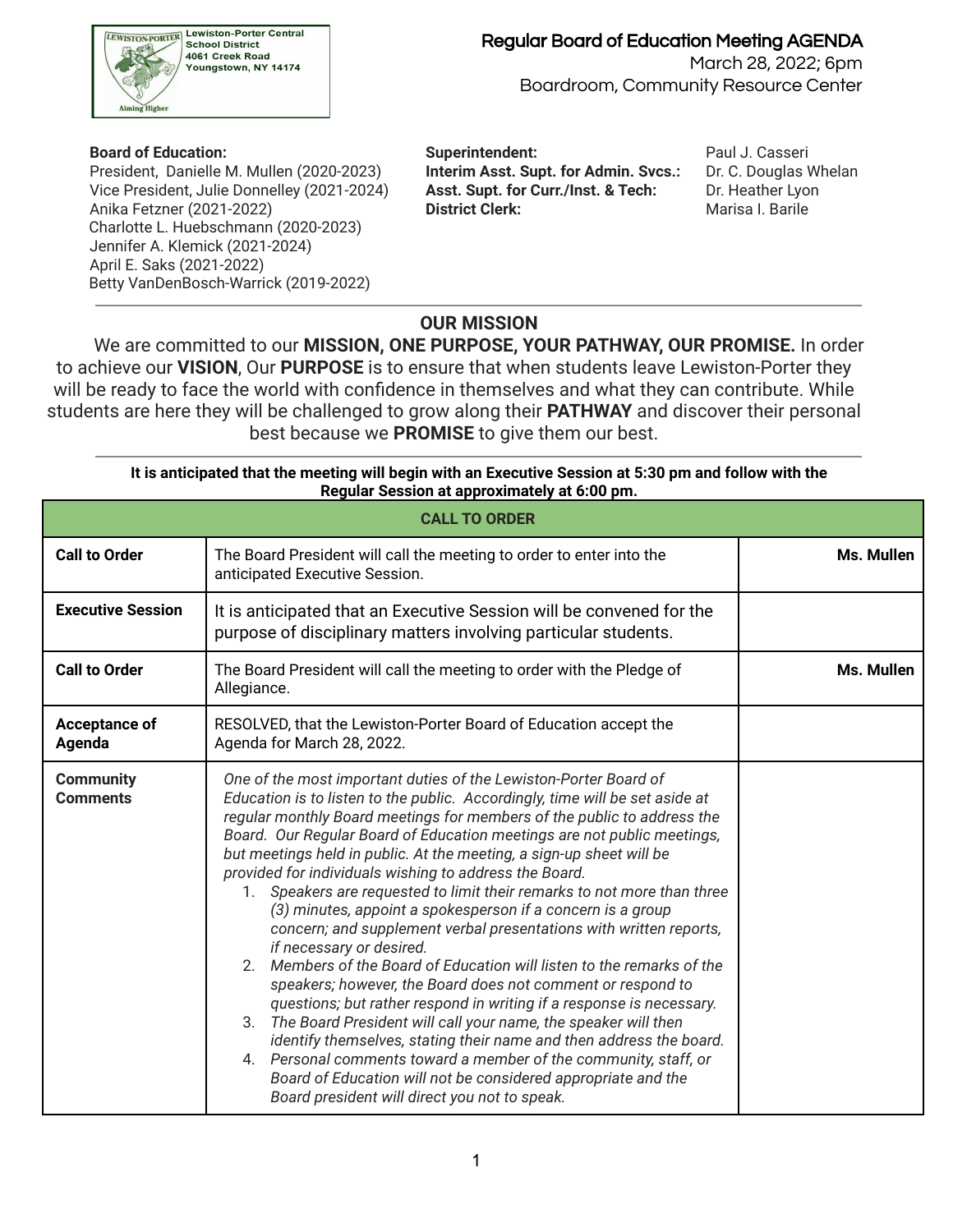Aiming Higher

|                                                               | <b>COMMITTEE &amp; BOARD REPORTS</b>                                                                                |                                                   |  |  |  |  |  |
|---------------------------------------------------------------|---------------------------------------------------------------------------------------------------------------------|---------------------------------------------------|--|--|--|--|--|
| <b>Upcoming Board</b><br><b>Committee</b><br><b>Schedules</b> | 04/06/2022, Health and Wellness Committee                                                                           | Ms. Donnelley,<br>Ms. Fetzner,<br>Ms. Huebschmann |  |  |  |  |  |
|                                                               | 04/07/2022, Town Hall Meeting:<br>Diversity, Inclusivity and Equity at Lewiston-Porter<br>04/18/2022, Petitions Due |                                                   |  |  |  |  |  |
|                                                               |                                                                                                                     |                                                   |  |  |  |  |  |
|                                                               | 04/19/2022, Ballot Drawing                                                                                          |                                                   |  |  |  |  |  |
|                                                               | 04/19/2022, NOSBA meeting                                                                                           | Ms. Mullen,<br>Ms. Riordan                        |  |  |  |  |  |
|                                                               | 04/25/2022, Regular Board Meeting                                                                                   |                                                   |  |  |  |  |  |
|                                                               | 04/26/2022, Regular Board Meeting<br>(ON BOCES Election & Vote) time to be determined                               |                                                   |  |  |  |  |  |
|                                                               | 04/27/2022, Facilities Planning Committee meeting                                                                   | Ms. Fetzner,<br>Ms. Huebschmann                   |  |  |  |  |  |
|                                                               | Ms. Donnelley,<br>Ms. Klemick,<br>Ms. Mullen                                                                        |                                                   |  |  |  |  |  |
| <b>Board Committee</b><br><b>Reports</b>                      | <b>Fine Arts Council</b>                                                                                            | Ms. Donnelley,<br>Ms. Huebschmann,<br>Ms. Saks    |  |  |  |  |  |
|                                                               | Strategic Planning Steering Committee/District Report Card                                                          | Ms. Warrick,<br>Dr. Lyon                          |  |  |  |  |  |
| <b>Administrative</b>                                         | <b>Administrative Reports (PEC, MS reports submitted)</b>                                                           |                                                   |  |  |  |  |  |
| <b>Reports</b>                                                | Intermediate Education Center Principal - Monthly Calendar                                                          | Ms. Rodriguez,<br>Ms. Krecisz                     |  |  |  |  |  |
|                                                               | High School Principal - Monthly Calendar                                                                            | <b>Mr. Rowles</b>                                 |  |  |  |  |  |
|                                                               | Assistant Superintendent for Curriculum, Instruction & Tech.                                                        | Dr. Lyon                                          |  |  |  |  |  |
|                                                               | Interim Assistant Superintendent for Administrative Services                                                        | Dr. Whelan                                        |  |  |  |  |  |
|                                                               | Superintendent                                                                                                      | Mr. Casseri                                       |  |  |  |  |  |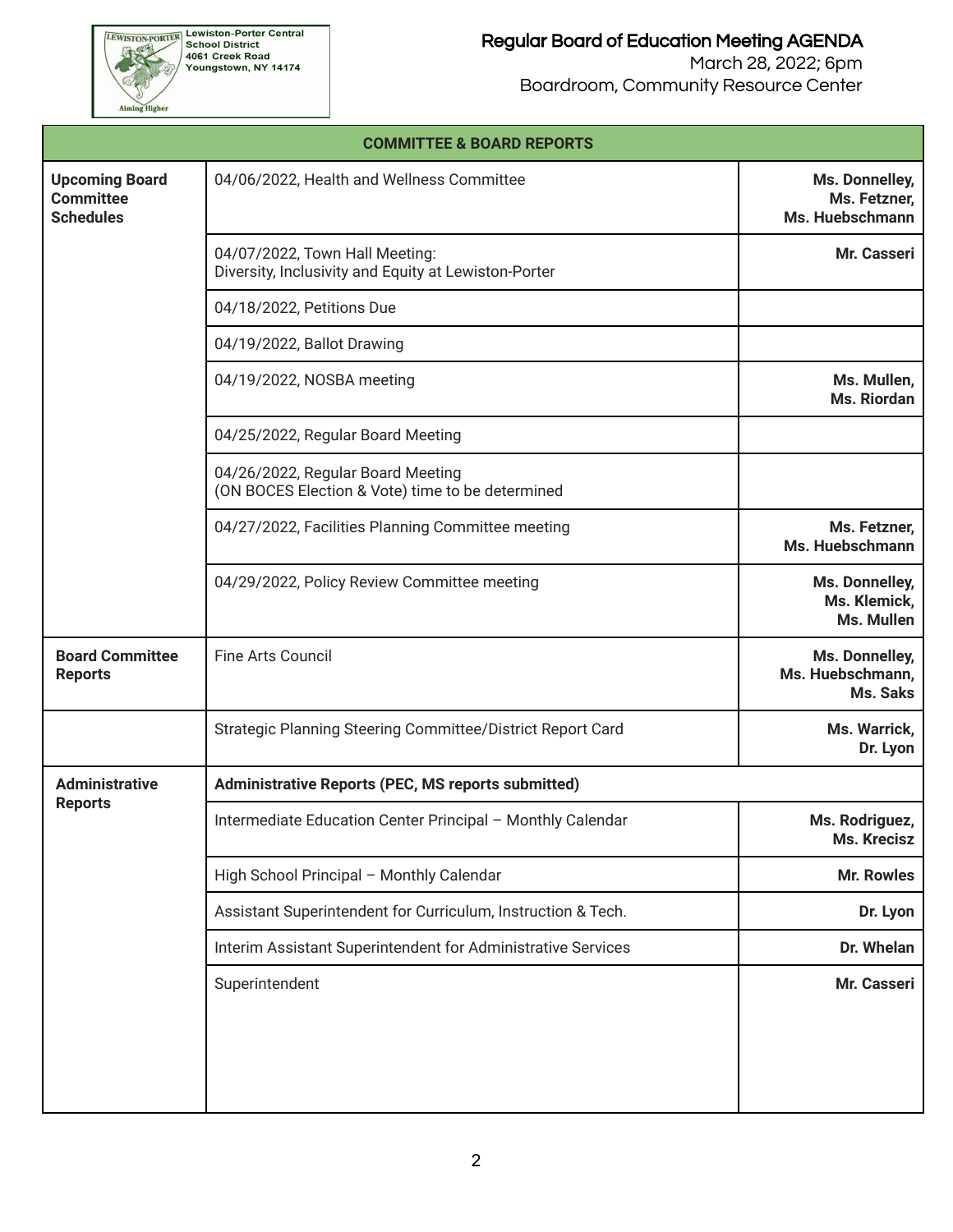### Regular Board of Education Meeting AGENDA

| <b>RECOGNITION</b>                                       |                                                                                                                                                                                                                                                                                                                                                   |                                                                                       |  |  |  |  |  |  |  |
|----------------------------------------------------------|---------------------------------------------------------------------------------------------------------------------------------------------------------------------------------------------------------------------------------------------------------------------------------------------------------------------------------------------------|---------------------------------------------------------------------------------------|--|--|--|--|--|--|--|
| <b>Recognition</b>                                       | Ms. Rodriguez,<br>Ms. Krecisz<br><b>Ms. Paula Singleton</b><br>Mr. Jason Lesh<br>Ms. Colleen Daddario,<br><b>Event Specialist-</b><br><b>Niagara Hospice</b>                                                                                                                                                                                      |                                                                                       |  |  |  |  |  |  |  |
|                                                          | <b>PRESENTATION</b>                                                                                                                                                                                                                                                                                                                               |                                                                                       |  |  |  |  |  |  |  |
| <b>Presentation</b>                                      | <b>Fantasy Football Interdisciplinary Unit Presentation</b>                                                                                                                                                                                                                                                                                       | Dr. Dreher,<br>Dominic Czyz,<br><b>Winston Mullen,</b><br><b>Mia Timineri</b>         |  |  |  |  |  |  |  |
|                                                          | <b>BOARD OF EDUCATION INFORMATION</b>                                                                                                                                                                                                                                                                                                             |                                                                                       |  |  |  |  |  |  |  |
| <b>Board Member</b><br><b>Comments</b>                   |                                                                                                                                                                                                                                                                                                                                                   | Ms. Huebschmann<br><b>Ms.Klemick</b><br>Ms. Saks<br><b>Ms. Warrick</b><br>Ms. Fetzner |  |  |  |  |  |  |  |
|                                                          |                                                                                                                                                                                                                                                                                                                                                   | <b>Ms. Donnelley</b><br>Ms. Mullen                                                    |  |  |  |  |  |  |  |
| <b>DISTRICT OPERATIONS</b>                               |                                                                                                                                                                                                                                                                                                                                                   |                                                                                       |  |  |  |  |  |  |  |
|                                                          |                                                                                                                                                                                                                                                                                                                                                   |                                                                                       |  |  |  |  |  |  |  |
| <b>Minutes</b>                                           | <b>RESOLVED, that the Lewiston-Porter Board of Education approve the</b><br>Minutes from the 02/28/2022 Regular Board Meeting, as submitted by<br>the District Clerk.                                                                                                                                                                             | M-1                                                                                   |  |  |  |  |  |  |  |
| <b>Minutes</b>                                           | <b>RESOLVED, that the Lewiston-Porter Board of Education approve the</b><br>Minutes from the 03/14/2022 Regular/Work Session/Budget Workshop,<br>as submitted by the District Clerk.                                                                                                                                                              | $M-2$                                                                                 |  |  |  |  |  |  |  |
| <b>Minutes</b>                                           | <b>RESOLVED, that the Lewiston-Porter Board of Education approve the</b><br>Minutes from the 03/21/2022 Regular/Budget Workshop, as submitted<br>by the District Clerk.                                                                                                                                                                           | $M-3$                                                                                 |  |  |  |  |  |  |  |
| <b>Consent Agenda for</b><br><b>Financial Operations</b> | <b>RESOLVED, that the Lewiston-Porter Board of Education approve the</b><br>following, Items NF-1 through NF-5, in the financial consent agenda as<br>submitted by the Administration:<br><b>Budget Status Reports</b><br><b>Treasurer's Report</b><br><b>Claims</b><br><b>Transfer History</b><br><b>Budget Transfers Pending Board Approval</b> | $NF-1$<br>$NF-2$<br>$NF-3$<br>$NF-4$<br>$NF-5$                                        |  |  |  |  |  |  |  |
|                                                          | <b>OLD BUSINESS</b>                                                                                                                                                                                                                                                                                                                               |                                                                                       |  |  |  |  |  |  |  |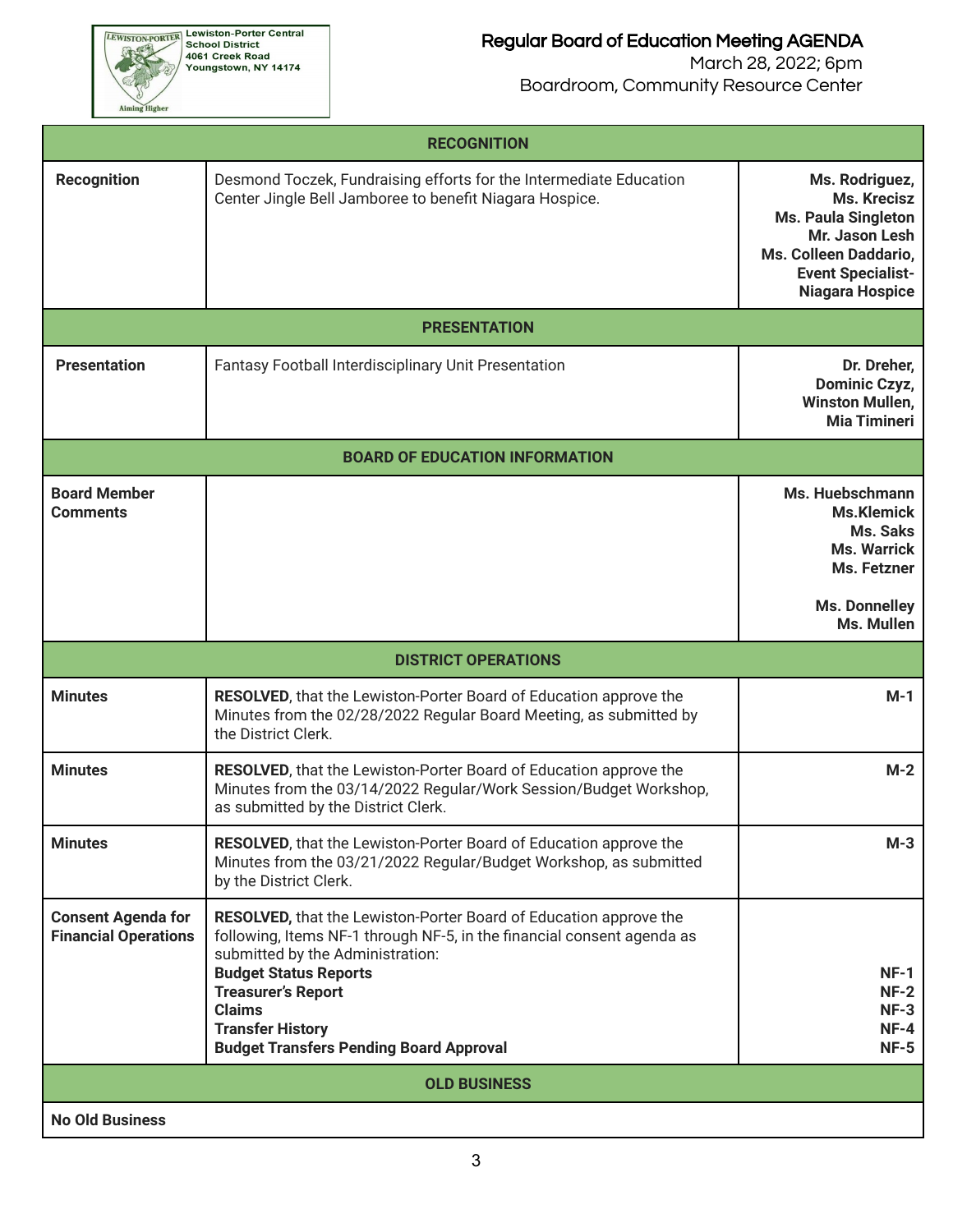|                                                                                                                         | <b>NEW BUSINESS - ADMINISTRATION</b>                                                                                                                                                                                                                                                                                                                                                                                                                                                                                                                                                                                                                                                                                                                                                                         |             |  |  |  |  |  |  |
|-------------------------------------------------------------------------------------------------------------------------|--------------------------------------------------------------------------------------------------------------------------------------------------------------------------------------------------------------------------------------------------------------------------------------------------------------------------------------------------------------------------------------------------------------------------------------------------------------------------------------------------------------------------------------------------------------------------------------------------------------------------------------------------------------------------------------------------------------------------------------------------------------------------------------------------------------|-------------|--|--|--|--|--|--|
| <b>Policy Revision</b><br>Acceptance of the<br><b>First Reading</b>                                                     | <b>RESOLVED</b> , at the first reading, that the Lewiston-Porter Board of<br>Education Accept the following policies;<br>Policy 3215, Use of Service Animals<br>Policy 3121, School District Standards and Guidelines for Web Page<br>Publishing<br>Policy 3122, Website Accessibility<br>Policy 3210, Vistors to the School<br>Policy 3230, Public Issues, Concerns, or Questions<br>Policy 3240, Student Participation<br>Policy 3250, Parent and Other School Support Organizations<br>Policy 3271, Solicitation of Charitable Donations<br>Policy 3272, Advertising in the Schools<br>Policy 3280, Use of School Facilities, Materials and Equipment<br>Policy 3290, Operation of Motor-Driven Vehicles on District Property                                                                             | <b>NA-1</b> |  |  |  |  |  |  |
| <b>Policy Revision</b><br>Acceptance of the<br><b>Second Reading</b>                                                    | <b>RESOLVED</b> , at the second reading, that the Lewiston-Porter Board of<br>Education accept the following policies;<br>Policy 3110, School Community Relations<br>Policy 3120, School Sponsored Media<br>Policy 3130, Use of School District Trademarks and Service Marks<br>Policy 3140, Flag Display<br>Policy 3150, School Volunteers<br>Policy 6160, Professional Growth/Staff Development                                                                                                                                                                                                                                                                                                                                                                                                            | <b>NA-2</b> |  |  |  |  |  |  |
| Approval of the<br><b>School Calendar</b>                                                                               | RESOLVED, upon the recommendation of the Superintendent of Schools,<br>that the Lewiston-Porter Board of Education approve the 2022-2023<br>School Calendar.                                                                                                                                                                                                                                                                                                                                                                                                                                                                                                                                                                                                                                                 | $NA-3$      |  |  |  |  |  |  |
| <b>Approval of the Erie</b><br>1 BOCES for the<br>Hardware - CSLO<br>5 yr IPA Contract                                  | <b>RESOLVED, that the Board of Education of the Lewiston-Porter Central</b><br>School District hereby agrees to enter into the attached contract with the<br>Erie 1 BOCES for a five (5) year period<br>commencing on or about April 6, 2022 to authorize the Western New York<br>Regional Information Center to furnish certain computer services to the<br>District pursuant to Education Law 1950 (4) (JJ) for an amount not to<br>exceed \$71,857.80 and authorizes 60 monthly payments to be made to<br>Erie 1 BOCES in the amount not to<br>exceed \$1,197.63 per month.<br>Be it further RESOLVED, that the Board of Education of the<br>Lewiston-Porter Central School District hereby authorizes the Board<br>President or the District Clerk to execute the contract on behalf of the<br>District. | $NA-4$      |  |  |  |  |  |  |
| <b>Approval of</b><br><b>Lewiston-Porter</b><br><b>School Security and</b><br><b>Safety Officers</b><br><b>Contract</b> | <b>RESOLVED, that the Board of Education of the Lewiston-Porter Central</b><br>School District approves the Lewiston-Porter School Security and Safety<br>Officers contract.                                                                                                                                                                                                                                                                                                                                                                                                                                                                                                                                                                                                                                 | <b>NA-5</b> |  |  |  |  |  |  |

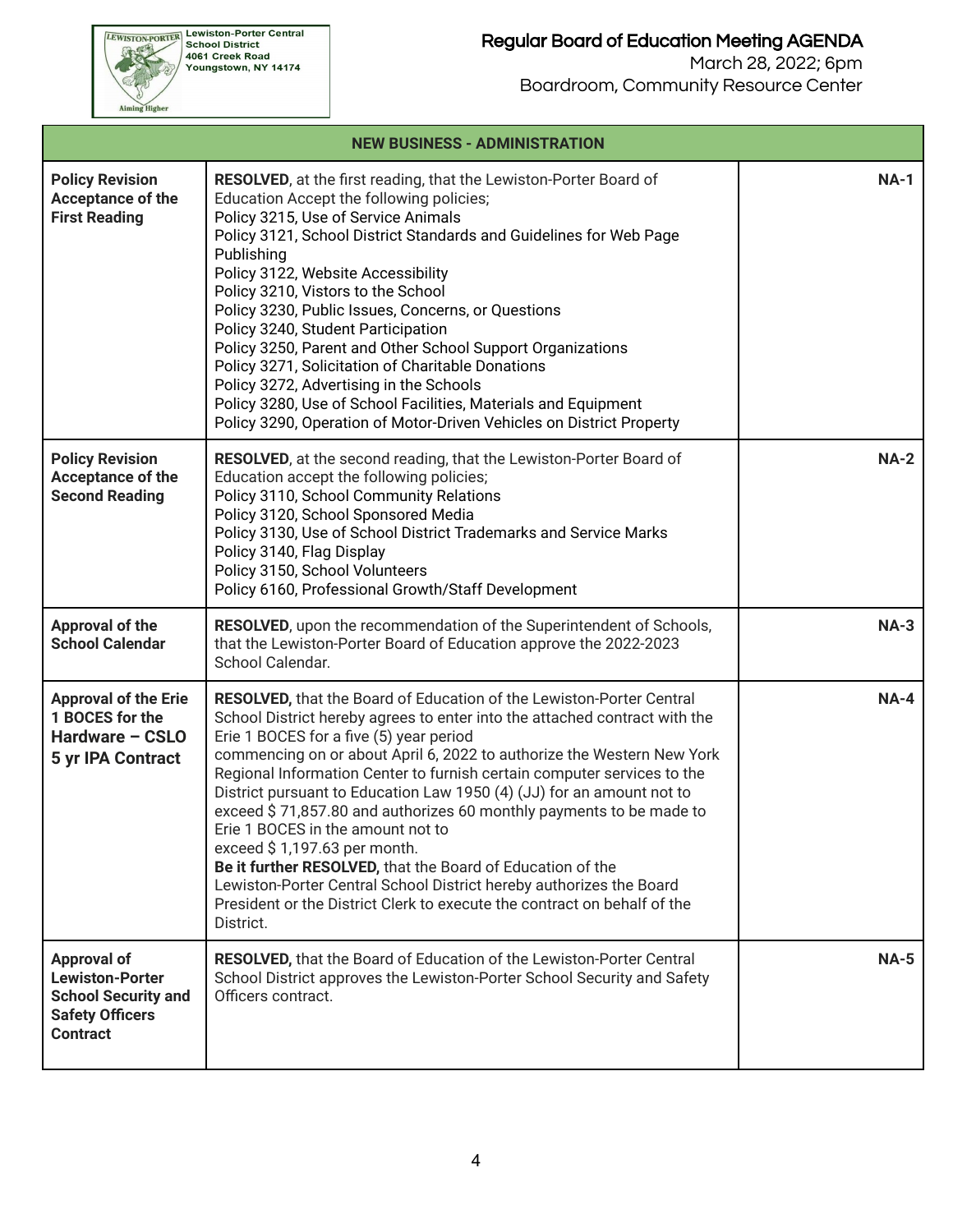

| <b>Approval for</b><br><b>Emergency</b><br><b>Pesticide</b><br><b>Application</b> | This resolution is to request the Authorization of an emergency pesticide<br>application at designated areas across the Lewiston-Porter Central<br><b>School District Campus</b><br>Be it resolved, that all emergency treatment of school facilities will occur<br>in targeted areas of the district. Applications will only occur during no<br>school activity times, further, application to sports fields will only occur<br>during non-sport season periods of time. At no time will pesticides be<br>used on active playfields or playgrounds.<br>Background information: New York State enacted Chapter 85 of the Laws<br>of 2010. This new law contained limitations regarding pesticide use on<br>playing fields and playgrounds at schools and daycare centers.<br>Specifically, schools and daycare centers are prohibited from using<br>pesticides unless it is deemed to be an emergency situation at which time<br>an exception may be granted to the school district by the appropriate<br>entity. The New York State Education Department has identified school<br>Boards of Education as the appropriate entity to make this emergency<br>determination for public school districts. Each determination is applicable<br>to a single application.<br>Pertinent data: on March 16, 2022 review of the condition of the District<br>fields and ground occurred. The purpose of the review was to determine<br>the safety of the condition of the fields and grounds. Upon close<br>inspection of the grounds and specifically at the cross country track,<br>soccer and baseball fields, it was determined that there were several<br>different types of growths that present long-term safety issues as they<br>create uneven surfaces for athletes contributing to sprains, tears, and<br>pulls. Specifically, we have an infestation of Digitaria sanguinalis, Stellaria<br>media, Taraxacum, and Cirsium. In addition to the athletic concerns, there<br>are health concerns that these infestations attract stinging and boring<br>insects including bees, wasps, and ticks. A review of our grounds also<br>revealed poison ivy and poison oak in several areas. Last year we had<br>several reports of tics found in some of the outfield areas and track event<br>areas, as well as the cross country track area, which will require one or two<br>pesticide treatments. The treatment period for these types of infestations<br>is spring and summer. It is, therefore, requested that the Board of<br>Education make an emergency determination allowing treatment of<br>Herbicides and or pesticides to the soccer fields and baseball areas as<br>well as other designated areas in need of treatment. The<br>pesticide/herbicide will be sprayed on by a certified applicator and all<br>required notifications will be completed as is necessary under the<br>applicable law. After application, it is recommended that students be kept<br>off of the field for a minimum of two days. The District will follow this | <b>NA-6</b> |
|-----------------------------------------------------------------------------------|----------------------------------------------------------------------------------------------------------------------------------------------------------------------------------------------------------------------------------------------------------------------------------------------------------------------------------------------------------------------------------------------------------------------------------------------------------------------------------------------------------------------------------------------------------------------------------------------------------------------------------------------------------------------------------------------------------------------------------------------------------------------------------------------------------------------------------------------------------------------------------------------------------------------------------------------------------------------------------------------------------------------------------------------------------------------------------------------------------------------------------------------------------------------------------------------------------------------------------------------------------------------------------------------------------------------------------------------------------------------------------------------------------------------------------------------------------------------------------------------------------------------------------------------------------------------------------------------------------------------------------------------------------------------------------------------------------------------------------------------------------------------------------------------------------------------------------------------------------------------------------------------------------------------------------------------------------------------------------------------------------------------------------------------------------------------------------------------------------------------------------------------------------------------------------------------------------------------------------------------------------------------------------------------------------------------------------------------------------------------------------------------------------------------------------------------------------------------------------------------------------------------------------------------------------------------------------------------------------------------------------------------------------------------------------------------------------------------------------------------------------------------------------------------------------------------------------------------------------------------------------------------------------------------------------------------------------------------------------------------------------------------------------------------------|-------------|
| <b>Approval of the</b><br><b>District Credit Card</b>                             | procedure.<br>RESOLVED, upon the recommendation of the Superintendent of Schools,<br>that the Board of Education of the Lewiston-Porter Central School District<br>approve an American Express Lewiston-Porter business credit card<br>account for district use and approve an established credit limit of<br>35,000.00. Board approval is required for any credit card purchase over                                                                                                                                                                                                                                                                                                                                                                                                                                                                                                                                                                                                                                                                                                                                                                                                                                                                                                                                                                                                                                                                                                                                                                                                                                                                                                                                                                                                                                                                                                                                                                                                                                                                                                                                                                                                                                                                                                                                                                                                                                                                                                                                                                                                                                                                                                                                                                                                                                                                                                                                                                                                                                                              | <b>NA-7</b> |
|                                                                                   | \$10,000.00.                                                                                                                                                                                                                                                                                                                                                                                                                                                                                                                                                                                                                                                                                                                                                                                                                                                                                                                                                                                                                                                                                                                                                                                                                                                                                                                                                                                                                                                                                                                                                                                                                                                                                                                                                                                                                                                                                                                                                                                                                                                                                                                                                                                                                                                                                                                                                                                                                                                                                                                                                                                                                                                                                                                                                                                                                                                                                                                                                                                                                                       |             |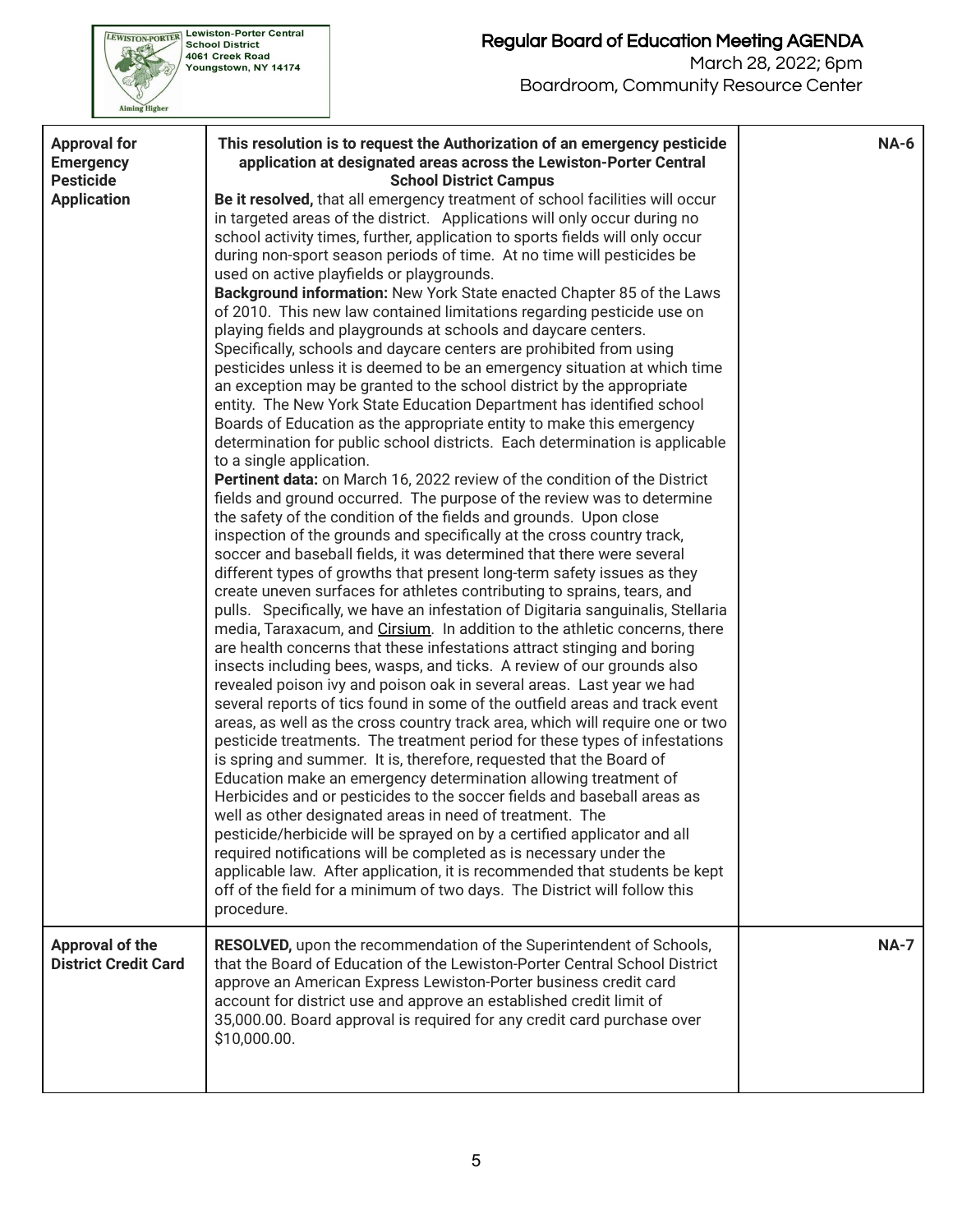

# Regular Board of Education Meeting AGENDA

| Approval of the<br>2022-2023 Property<br><b>Tax Report Card</b> | <b>RESOLVED, upon the recommendation of the Interim Assistant</b><br>Superintendent for Administrative Services, that the Lewiston-Porter Board<br>of Education hereby approve the 2022-2023 Property Tax Report Card for<br>submission to the New York State Education Department.                                                                                                                                                                                                                                                                                                                                                           | $NA-8$                                                                                                                                                                                                                                                                                                                                                                                                                 |               |                        |                                   |                                                                     |             |  |  |  |  |
|-----------------------------------------------------------------|-----------------------------------------------------------------------------------------------------------------------------------------------------------------------------------------------------------------------------------------------------------------------------------------------------------------------------------------------------------------------------------------------------------------------------------------------------------------------------------------------------------------------------------------------------------------------------------------------------------------------------------------------|------------------------------------------------------------------------------------------------------------------------------------------------------------------------------------------------------------------------------------------------------------------------------------------------------------------------------------------------------------------------------------------------------------------------|---------------|------------------------|-----------------------------------|---------------------------------------------------------------------|-------------|--|--|--|--|
|                                                                 |                                                                                                                                                                                                                                                                                                                                                                                                                                                                                                                                                                                                                                               | <b>PUPIL PERSONNEL</b>                                                                                                                                                                                                                                                                                                                                                                                                 |               |                        |                                   |                                                                     |             |  |  |  |  |
| <b>Recommendations</b><br>for CSE Placement<br>and Amendments   | RESOLVED, upon the recommendation of the Superintendent of Schools,<br>that the Lewiston-Porter Board of Education accept the recommendations<br>and amendments of the Committee on Special Education and approve the<br>authorization of funds to implement the special education programs and<br>services consistent with such recommendations for the following:<br>2021/2022 School Year:<br>02/22/2022, 02/24/2022, 02/28/2022, 03/01/2022, 03/02/2022,<br>03/03/2022, 03/04/2022, 03/07/2022, 03/08/2022, 03/09/2022,<br>03/10/2022, 03/16/2022, 03/18/2022<br>2022/2023 School Year:<br>03/02/2022, 03/08/2022, 03/09/2022, 03/11/2022 | $NP-1$                                                                                                                                                                                                                                                                                                                                                                                                                 |               |                        |                                   |                                                                     |             |  |  |  |  |
| <b>Recommendations</b><br>for CPSE Placement<br>and Amendments  | following:<br>03/08/2022<br>03/08/2022                                                                                                                                                                                                                                                                                                                                                                                                                                                                                                                                                                                                        | RESOLVED, upon the recommendation of the Superintendent of Schools,<br>that the Lewiston-Porter Board of Education accept the recommendations<br>and amendments of the Committee on Preschool Special Education and<br>approve the authorization of funds to implement the special education<br>programs and services consistent with such recommendations for the<br>2021/2022 School Year:<br>2022/2023 School Year: |               |                        |                                   |                                                                     |             |  |  |  |  |
|                                                                 |                                                                                                                                                                                                                                                                                                                                                                                                                                                                                                                                                                                                                                               |                                                                                                                                                                                                                                                                                                                                                                                                                        |               |                        | <b>PERSONNEL - CONSENT AGENDA</b> |                                                                     |             |  |  |  |  |
| <b>Resignations/</b><br><b>Rescissions -</b>                    | that the Lewiston-Porter Board of Education accept the consent agenda<br>for resignations/rescissions.                                                                                                                                                                                                                                                                                                                                                                                                                                                                                                                                        |                                                                                                                                                                                                                                                                                                                                                                                                                        |               |                        |                                   | RESOLVED, upon the recommendation of the Superintendent of Schools, |             |  |  |  |  |
| Instructional                                                   | <b>Name</b>                                                                                                                                                                                                                                                                                                                                                                                                                                                                                                                                                                                                                                   | <b>Date</b>                                                                                                                                                                                                                                                                                                                                                                                                            | <b>Tenure</b> |                        | <b>Reason</b>                     |                                                                     | <b>PRI</b>  |  |  |  |  |
|                                                                 | <b>Allison Reding</b>                                                                                                                                                                                                                                                                                                                                                                                                                                                                                                                                                                                                                         | 6/30/2022                                                                                                                                                                                                                                                                                                                                                                                                              |               | School<br>Psychologist |                                   | Resignation                                                         |             |  |  |  |  |
| <b>Non-Instructional</b>                                        | David Sicoli                                                                                                                                                                                                                                                                                                                                                                                                                                                                                                                                                                                                                                  | 3/24/2022                                                                                                                                                                                                                                                                                                                                                                                                              |               | <b>Social Studies</b>  |                                   | Retirement - Rescission                                             | <b>PRNI</b> |  |  |  |  |
|                                                                 | <b>Name</b>                                                                                                                                                                                                                                                                                                                                                                                                                                                                                                                                                                                                                                   | <b>Date</b>                                                                                                                                                                                                                                                                                                                                                                                                            |               | <b>Position</b>        |                                   | <b>Reason</b>                                                       |             |  |  |  |  |
|                                                                 | Linda Johnson                                                                                                                                                                                                                                                                                                                                                                                                                                                                                                                                                                                                                                 | 6/30/2022                                                                                                                                                                                                                                                                                                                                                                                                              |               | <b>Teacher Aide</b>    |                                   | Retirement                                                          |             |  |  |  |  |
|                                                                 | Louisa Morreale                                                                                                                                                                                                                                                                                                                                                                                                                                                                                                                                                                                                                               | 6/30/2022                                                                                                                                                                                                                                                                                                                                                                                                              |               |                        |                                   |                                                                     |             |  |  |  |  |
|                                                                 |                                                                                                                                                                                                                                                                                                                                                                                                                                                                                                                                                                                                                                               |                                                                                                                                                                                                                                                                                                                                                                                                                        |               |                        |                                   |                                                                     |             |  |  |  |  |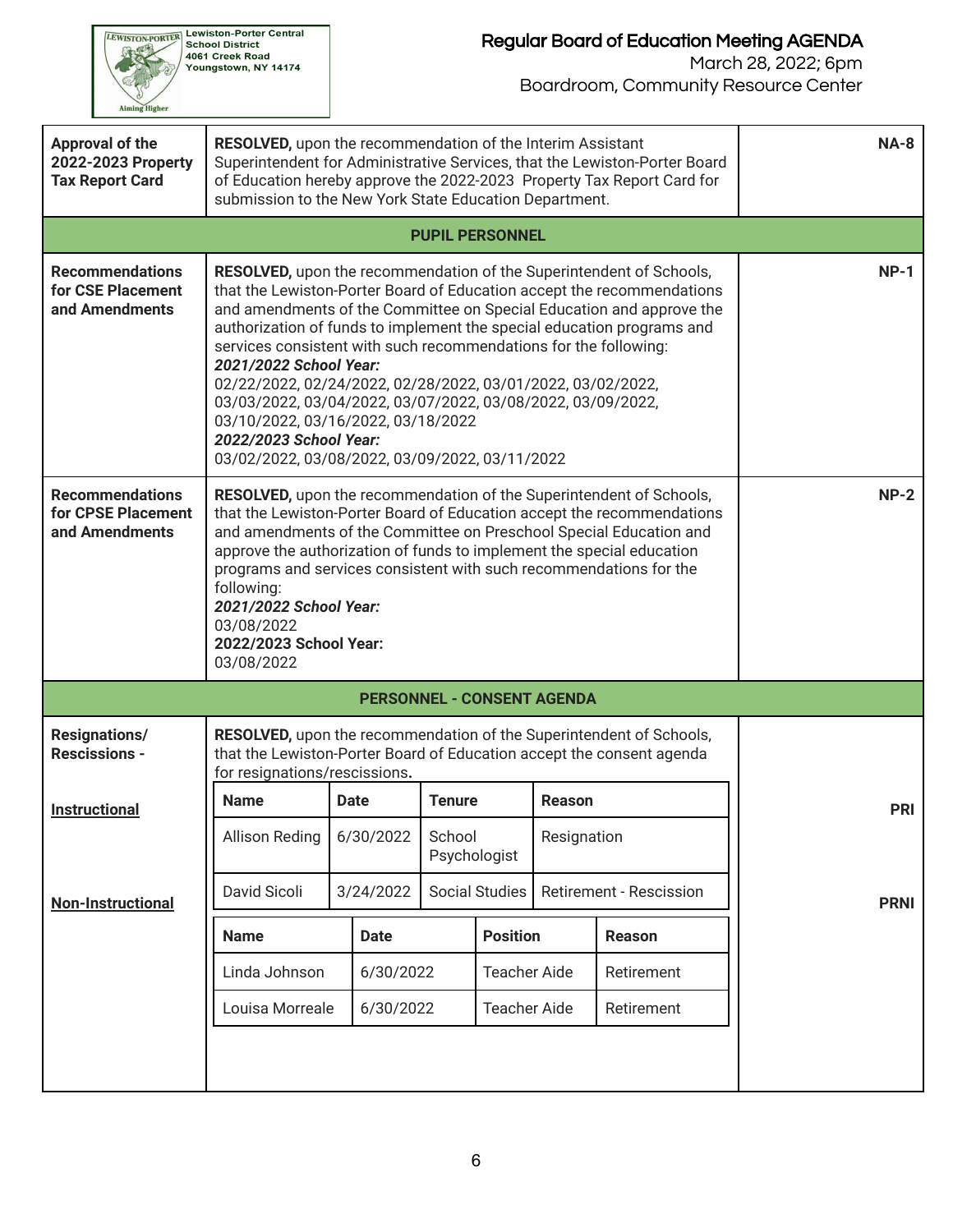

| <b>Appointments -</b>          | RESOLVED, upon the recommendation of the Superintendent of Schools,<br>that the Lewiston-Porter Board of Education accept the consent agenda<br>for Instructional and Long-Term appointments. The probationary<br>expiration date is tentative and conditional only (unless extended in<br>accordance with the law). Except to the extent required by the applicable<br>provisions of Section 3012 of the Education Law. In order to be granted<br>tenure the principal/teacher must receive composite or overall annual<br>professional performance review ratings pursuant to Section 3012-c<br>and/or 3012-d of the Education Law of either effective or highly effective in<br>at least three (3) of the four (4) preceding years, and if the<br>principal/teacher receives an ineffective composite or overall rating in the<br>final year of the probationary period the teacher shall not be eligible for<br>tenure at that time. |                                      |                       |                           |  |                       |                             |             |              |  |
|--------------------------------|------------------------------------------------------------------------------------------------------------------------------------------------------------------------------------------------------------------------------------------------------------------------------------------------------------------------------------------------------------------------------------------------------------------------------------------------------------------------------------------------------------------------------------------------------------------------------------------------------------------------------------------------------------------------------------------------------------------------------------------------------------------------------------------------------------------------------------------------------------------------------------------------------------------------------------------|--------------------------------------|-----------------------|---------------------------|--|-----------------------|-----------------------------|-------------|--------------|--|
|                                | Name:                                                                                                                                                                                                                                                                                                                                                                                                                                                                                                                                                                                                                                                                                                                                                                                                                                                                                                                                    | <b>Position:</b>                     |                       | <b>Tenure Area:</b>       |  |                       | <b>Probationary Period:</b> |             |              |  |
| Instructional:<br>Corrections* | Laura<br>McLaughlin                                                                                                                                                                                                                                                                                                                                                                                                                                                                                                                                                                                                                                                                                                                                                                                                                                                                                                                      | Occupational<br>Therapist            |                       | Occupational<br>Therapist |  |                       | 9/01/2021 - 6/30/2025       |             | <b>PAI-C</b> |  |
|                                | <b>Nicole</b><br>Sandretto                                                                                                                                                                                                                                                                                                                                                                                                                                                                                                                                                                                                                                                                                                                                                                                                                                                                                                               | <b>ENL Teacher</b>                   |                       | <b>ENL</b>                |  | 9/01/2021 - 6/30/2025 |                             |             |              |  |
|                                | Miranda<br>Schultz                                                                                                                                                                                                                                                                                                                                                                                                                                                                                                                                                                                                                                                                                                                                                                                                                                                                                                                       | Elementary<br>Teacher                |                       | Elementary<br>Education   |  | 9/01/2021 - 6/30/2024 |                             |             |              |  |
|                                | *Corrected probationary period: Appointment 8/09/21                                                                                                                                                                                                                                                                                                                                                                                                                                                                                                                                                                                                                                                                                                                                                                                                                                                                                      |                                      |                       |                           |  |                       |                             |             |              |  |
|                                | Name:                                                                                                                                                                                                                                                                                                                                                                                                                                                                                                                                                                                                                                                                                                                                                                                                                                                                                                                                    | <b>Briona Luthart</b>                |                       |                           |  |                       |                             |             |              |  |
| Long-Term<br><b>Substitute</b> | <b>Placement:</b>                                                                                                                                                                                                                                                                                                                                                                                                                                                                                                                                                                                                                                                                                                                                                                                                                                                                                                                        | Elementary                           |                       |                           |  |                       |                             | <b>PALT</b> |              |  |
|                                | <b>Position:</b>                                                                                                                                                                                                                                                                                                                                                                                                                                                                                                                                                                                                                                                                                                                                                                                                                                                                                                                         | Social Worker                        |                       |                           |  |                       |                             |             |              |  |
|                                | <b>Effective:</b>                                                                                                                                                                                                                                                                                                                                                                                                                                                                                                                                                                                                                                                                                                                                                                                                                                                                                                                        |                                      | 4/25/2022 - 6/30/2022 |                           |  |                       |                             |             |              |  |
|                                | <b>Certification:</b>                                                                                                                                                                                                                                                                                                                                                                                                                                                                                                                                                                                                                                                                                                                                                                                                                                                                                                                    | <b>Licensed Master Social Worker</b> |                       |                           |  |                       |                             |             |              |  |
|                                | Degree:                                                                                                                                                                                                                                                                                                                                                                                                                                                                                                                                                                                                                                                                                                                                                                                                                                                                                                                                  | <b>Masters Degree</b>                |                       |                           |  |                       |                             |             |              |  |
|                                | Step:                                                                                                                                                                                                                                                                                                                                                                                                                                                                                                                                                                                                                                                                                                                                                                                                                                                                                                                                    |                                      | 1                     |                           |  |                       |                             |             |              |  |
| \$44,299<br>Salary:            |                                                                                                                                                                                                                                                                                                                                                                                                                                                                                                                                                                                                                                                                                                                                                                                                                                                                                                                                          |                                      |                       |                           |  |                       |                             |             |              |  |
| <b>Appointments -</b>          | RESOLVED, upon the recommendation of the Superintendent of Schools,<br>that the Lewiston-Porter Board of Education accept the consent agenda<br>for Non-Instructional appointments.                                                                                                                                                                                                                                                                                                                                                                                                                                                                                                                                                                                                                                                                                                                                                      |                                      |                       |                           |  |                       |                             |             |              |  |
| <b>Non-Instructional</b>       | <b>Name</b>                                                                                                                                                                                                                                                                                                                                                                                                                                                                                                                                                                                                                                                                                                                                                                                                                                                                                                                              | <b>Date</b>                          |                       | Perm./<br>Prob.           |  | <b>Position</b>       | <b>Salary</b>               |             | <b>PANI</b>  |  |
|                                | Lara Pallone                                                                                                                                                                                                                                                                                                                                                                                                                                                                                                                                                                                                                                                                                                                                                                                                                                                                                                                             | 4/11/2022                            |                       | Prob.                     |  | Laborer (DL)          | \$15.25/hour                |             |              |  |
|                                | Michele Eodice                                                                                                                                                                                                                                                                                                                                                                                                                                                                                                                                                                                                                                                                                                                                                                                                                                                                                                                           | 3/28/2022                            |                       | Prob.                     |  | Monitor               | \$14.50/hour                |             |              |  |
|                                |                                                                                                                                                                                                                                                                                                                                                                                                                                                                                                                                                                                                                                                                                                                                                                                                                                                                                                                                          |                                      |                       |                           |  |                       |                             |             |              |  |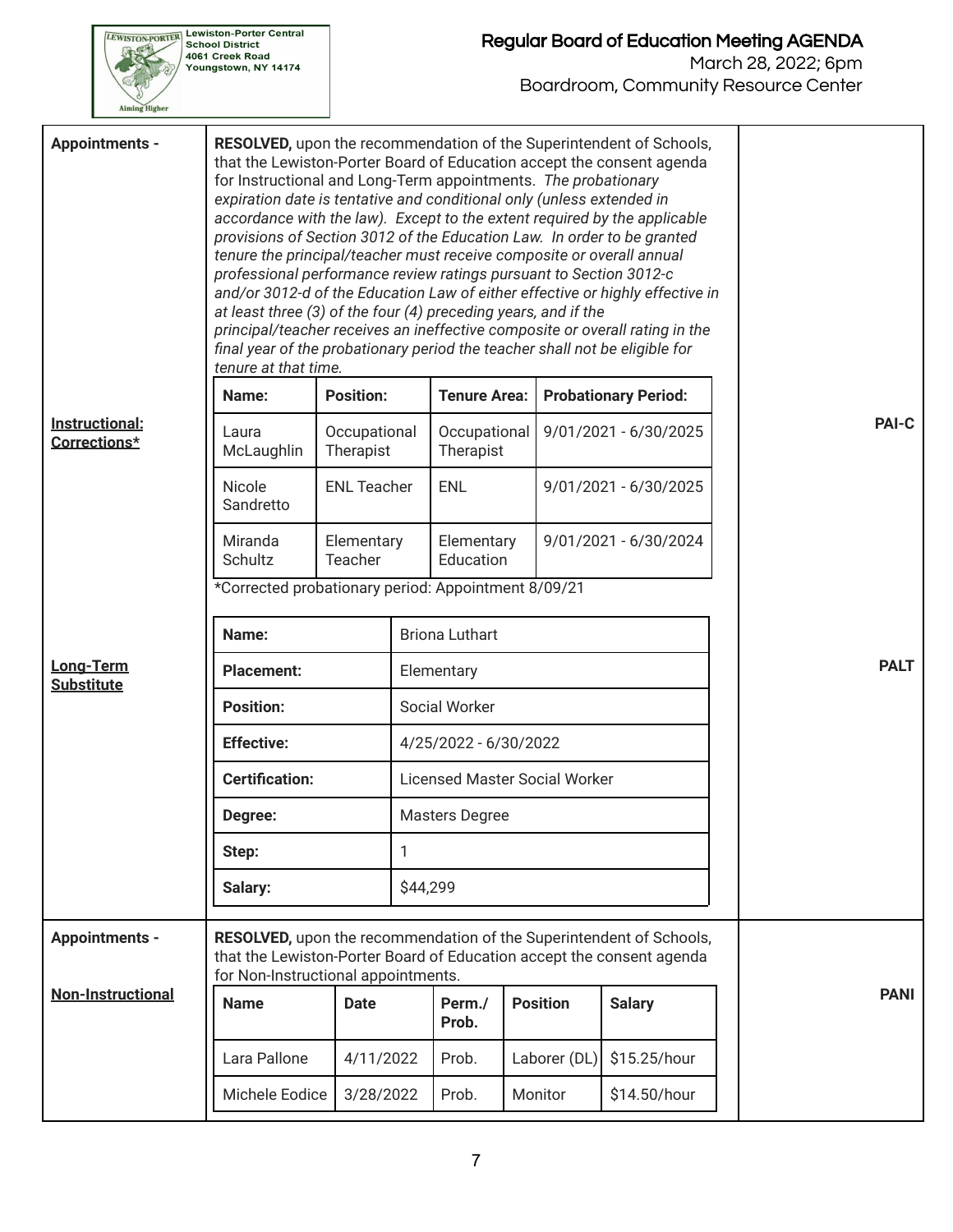

## Regular Board of Education Meeting AGENDA

|                                                       | Mary Ryan                                                                                                                                                                                                                                                                                                                                                                                 | 3/28/2022                                               | Prob. |                 | Monitor                  |           | \$14.50/hour          |  |             |
|-------------------------------------------------------|-------------------------------------------------------------------------------------------------------------------------------------------------------------------------------------------------------------------------------------------------------------------------------------------------------------------------------------------------------------------------------------------|---------------------------------------------------------|-------|-----------------|--------------------------|-----------|-----------------------|--|-------------|
| <b>Appointments -</b>                                 | RESOLVED, upon the recommendation of the Superintendent of Schools,<br>that the Lewiston-Porter Board of Education accept the consent agenda<br>for substitute appointments, without benefits, except as required by law,<br>to be utilized on an as needed basis at the discretion of the<br>Superintendent. Services shall be at-will and at the pleasure of the Board<br>of Education. |                                                         |       |                 |                          |           |                       |  |             |
| <b>Instructional</b>                                  | <b>Name</b>                                                                                                                                                                                                                                                                                                                                                                               | <b>Date</b>                                             |       | <b>Position</b> |                          |           | <b>Daily Rate</b>     |  | <b>PASI</b> |
|                                                       | Katrina Wardner                                                                                                                                                                                                                                                                                                                                                                           | 3/28/2022                                               |       |                 | <b>Certified Teacher</b> |           | \$125.00              |  |             |
|                                                       | <b>Michael Stack</b>                                                                                                                                                                                                                                                                                                                                                                      | 3/28/2022                                               |       |                 | Non-Certified Teacher    |           | \$115.00              |  |             |
|                                                       | Tiffany Wesolowski                                                                                                                                                                                                                                                                                                                                                                        | 4/01/2022                                               |       |                 | Non-Certified Teacher    |           | \$115.00              |  |             |
|                                                       | Misty Bowman*                                                                                                                                                                                                                                                                                                                                                                             | 4/04/2022                                               |       |                 | Non-Certified Teacher    |           | \$115.00              |  |             |
|                                                       | *pending fingerprint clearance                                                                                                                                                                                                                                                                                                                                                            |                                                         |       |                 |                          |           |                       |  |             |
| <b>Appointments -</b>                                 | RESOLVED, upon the recommendation of the Superintendent of Schools,<br>that the Lewiston-Porter Board of Education accept the consent agenda<br>for Co-Curricular & Extra-Curricular appointments.                                                                                                                                                                                        |                                                         |       |                 |                          |           |                       |  | <b>PACC</b> |
|                                                       | <b>Name</b>                                                                                                                                                                                                                                                                                                                                                                               | <b>Appointment</b>                                      |       |                 |                          | Cat./Step | <b>Stipend</b>        |  |             |
| <b>Co-Curricular &amp;</b><br><b>Extra-Curricular</b> | Mark<br>Marinaccio                                                                                                                                                                                                                                                                                                                                                                        | <b>MS Musical Production</b><br>Co-Stage Manager        |       |                 |                          | $VII-1$   | \$505.50              |  |             |
|                                                       | Amanda Sharpe                                                                                                                                                                                                                                                                                                                                                                             | <b>MS Musical Production</b><br>Co-Stage Manager        |       |                 |                          | $VII-2$   | \$540                 |  |             |
|                                                       | Mark<br>Marinaccio                                                                                                                                                                                                                                                                                                                                                                        | <b>MS Musical Production</b><br><b>Set Construction</b> |       |                 |                          | $VI-1$    | \$1,370               |  |             |
|                                                       | Amanda Sharpe                                                                                                                                                                                                                                                                                                                                                                             | <b>MS Musical Production</b><br>Choreographer           |       |                 |                          | $VII-1$   | \$1,011               |  |             |
| <b>Appointments -</b>                                 | RESOLVED, upon the recommendation of the Superintendent of Schools,<br>that the Board of Education accept the consent agenda for the following<br>2021-2022 annual appointments.                                                                                                                                                                                                          |                                                         |       |                 |                          |           |                       |  |             |
|                                                       | <b>Name</b>                                                                                                                                                                                                                                                                                                                                                                               | <b>Appointment</b>                                      |       |                 |                          |           | <b>Stipend/Salary</b> |  | <b>PAA</b>  |
| <b>Annual</b>                                         | <b>Tom Penale</b>                                                                                                                                                                                                                                                                                                                                                                         | MS After School Assistance Program                      |       |                 |                          |           | \$23.62/hour          |  |             |
|                                                       |                                                                                                                                                                                                                                                                                                                                                                                           |                                                         |       |                 |                          |           |                       |  |             |